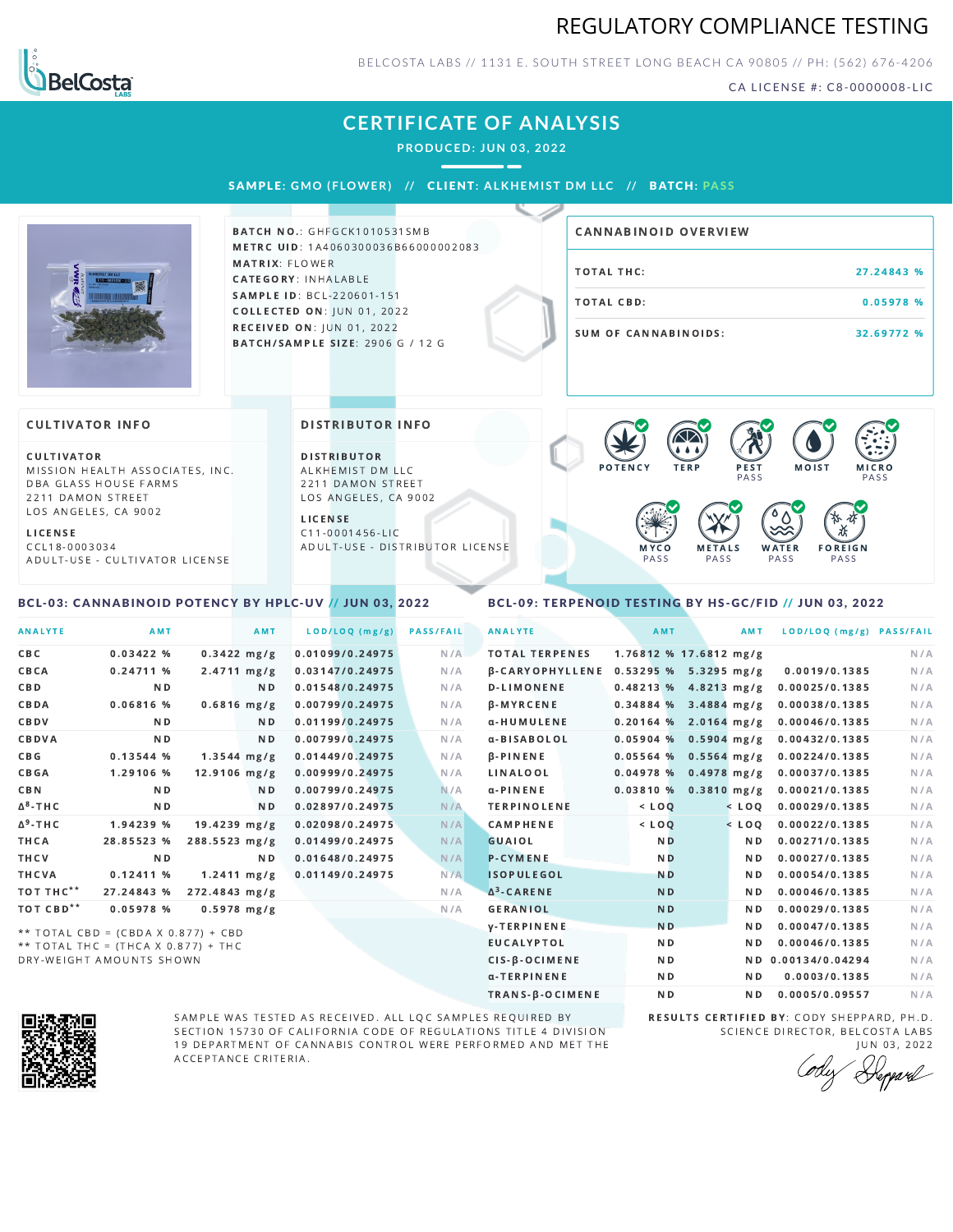## REGULATORY COMPLIANCE TESTING

### <span id="page-1-0"></span>BCL-13: PESTICIDE TESTING BY GC/MS // JUN 03, 2022

| <b>ANALYTE</b>         | LIMIT.        | AMT (µg/g)     | LOD/LOQ (µg/g)  | <b>PASS/FAIL</b> |
|------------------------|---------------|----------------|-----------------|------------------|
| <b>CAPTAN</b>          | $0.7 \mu g/g$ | N D            | 0.03136/0.09497 | <b>PASS</b>      |
| CHLORDANE              | Any amt       | N D            |                 | <b>PASS</b>      |
| <b>CHLORDANE CIS</b>   |               | N D            | 0.01109/0.03362 | N/A              |
| <b>CHLORDANE TRANS</b> |               | N <sub>D</sub> | 0.01061/0.03207 | N/A              |
| <b>CHLORFENAPYR</b>    | Any amt       | N D            | 0.02391/0.07238 | <b>PASS</b>      |

| <b>ANALYTE</b>                      | LIMIT         | $AMT(\mu g/g)$ | LOD/LOQ (µg/g)  | <b>PASS/FAIL</b> |
|-------------------------------------|---------------|----------------|-----------------|------------------|
| <b>CHLORPYRIFOS</b>                 | Any amt       | N D            | 0.01115/0.03386 | <b>PASS</b>      |
| <b>DICHLORVOS</b>                   | Any amt       | ND.            | 0.01174/0.03559 | PASS             |
| <b>METHYL PARATHION</b>             | Any amt       | ND.            | 0.01347/0.04084 | <b>PASS</b>      |
| PENTACHLORONI-<br><b>TROBENZENE</b> | $0.1 \mu g/g$ | ND.            | 0.01401/0.04251 | <b>PASS</b>      |
|                                     |               |                |                 |                  |

### BCL-05: RESIDUAL PESTICIDE ANALYSIS BY LC-MS/MS ESI // JUN 03, 2022

| <b>ANALYTE</b>             |               | LIMIT $AMT (\mu g/g)$ | LOD/LOQ (µg/g) | <b>PASS/FAIL</b> | <b>ANALYTE</b>          | LIMIT AMT $(\mu g/g)$ |     | LOD/LOQ (µg/g) PASS/FAIL |      |
|----------------------------|---------------|-----------------------|----------------|------------------|-------------------------|-----------------------|-----|--------------------------|------|
| ABAMECTIN                  | $0.1 \mu g/g$ | N D                   | 0.01153/0.04   | PASS             | <b>METALAXYL</b>        | $2 \mu g/g$           | N D | 0.00503/0.02             | PASS |
| АСЕРНАТЕ                   | $0.1 \mu g/g$ | N D                   | 0.00368/0.02   | <b>PASS</b>      | <b>METHIOCARB</b>       | Any amt               | N D | 0.00503/0.02             | PASS |
| ACEQUINOCYL                | $0.1 \mu g/g$ | N D                   | 0.00417/0.02   | PASS             | METHOMYL                | 1 $\mu$ g/g           | N D | 0.00494/0.02             | PASS |
| <b>ACETAMIPRID</b>         | $0.1 \mu g/g$ | N D                   | 0.00464/0.02   | PASS             | <b>MEVINPHOS</b>        | Any amt               | ND. |                          | PASS |
| ALDICARB                   | Any amt       | N D                   | 0.01109/0.04   | <b>PASS</b>      | <b>MEVINPHOS I</b>      |                       | ND. | 0.00163/0.0084           | N/A  |
| <b>AZOXYSTROBIN</b>        | $0.1 \mu g/g$ | N D                   | 0.00639/0.02   | <b>PASS</b>      | <b>MEVINPHOS II</b>     |                       | N D | 0.00542/0.0316           | N/A  |
| BIFENAZATE                 | $0.1 \mu g/g$ | N D                   | 0.00355/0.02   | PASS             | MYCLOBUTANIL            | $0.1 \mu g/g$         | N D | 0.00867/0.04             | PASS |
| <b>BIFENTHRIN</b>          | $3 \mu g/g$   | N D                   | 0.00473/0.04   | PASS             | <b>NALED</b>            | $0.1 \mu g/g$         | N D | 0.00328/0.02             | PASS |
| <b>BOSCALID</b>            | $0.1 \mu g/g$ | N D                   | 0.00494/0.02   | PASS             | OXAMYL                  | $0.5 \mu g/g$         | ND  | 0.00455/0.02             | PASS |
| <b>CARBARYL</b>            | $0.5 \mu g/g$ | N D                   | 0.00295/0.02   | PASS             | <b>PACLOBUTRAZOL</b>    | Any amt               | N D | 0.00714/0.04             | PASS |
| CARBOFURAN                 | Any amt       | N D                   | 0.00613/0.02   | PASS             | PERMETHRIN              | $0.5 \mu g/g$         | N D |                          | PASS |
| CHLORANTRANIL-             | $10 \mu g/g$  | N D                   | 0.00697/0.04   | PASS             | PERMETHRIN CIS          |                       | ND. | 0.00237/0.0082           | N/A  |
| <b>IPROLE</b>              |               |                       |                |                  | PERMETHRIN TRANS        |                       |     | ND 0.00245/0.0118        | N/A  |
| <b>CLOFENTEZINE</b>        | $0.1 \mu g/g$ | N D                   | 0.0054/0.02    | PASS             | <b>PHOSMET</b>          | $0.1 \mu g/g$         | N D | 0.0043/0.02              | PASS |
| COUMAPHOS                  | Any amt       | N D                   | 0.00215/0.02   | PASS             | PIPERONYLBUTO-          | $3 \mu g/g$           | N D | 0.00247/0.02             | PASS |
| CYFLUTHRIN                 | $2 \mu g/g$   | N D                   | 0.05508/0.2    | <b>PASS</b>      | XIDE                    |                       |     |                          |      |
| <b>CYPERMETHRIN</b>        | $1 \mu g/g$   | N D                   | 0.00556/0.04   | PASS             | <b>PRALLETHRIN</b>      | $0.1 \mu g/g$         | N D | 0.00392/0.02             | PASS |
| <b>DAMINOZIDE</b>          | Any amt       | N D                   | 0.00227/0.04   | PASS             | PROPICONAZOLE           | $0.1 \mu g/g$         | N D | 0.0024/0.02              | PASS |
| <b>DIAZINON</b>            | $0.1 \mu g/g$ | N D                   | 0.00487/0.02   | <b>PASS</b>      | <b>PROPOXUR</b>         | Any amt               | N D | 0.00374/0.02             | PASS |
| <b>DIMETHOATE</b>          | Any amt       | N D                   | 0.00354/0.02   | <b>PASS</b>      | <b>PYRETHRINS</b>       | $0.5 \mu g/g$         | N D |                          | PASS |
| <b>DIMETHOMORPH</b>        | $2 \mu g/g$   | N D                   |                | <b>PASS</b>      | PYRETHRINS PYRETHRIN I  |                       | N D | 0.00726/0.04             | N/A  |
| <b>DIMETHOMORPH I</b>      |               | N D                   | 0.00109/0.0078 | N/A              | PYRETHRINS PYRETHRIN II |                       |     | ND 0.00754/0.02284       | N/A  |
| <b>DIMETHOMORPH II</b>     |               | ND.                   | 0.0015/0.0122  | N/A              | PYRIDABEN               | $0.1 \mu g/g$         | N D | 0.0034/0.02              | PASS |
| <b>ETHOPROPHOS</b>         | Any amt       | N D                   | 0.0041/0.02    | <b>PASS</b>      | <b>SPINETORAM</b>       | $0.1 \mu g/g$         | N D |                          | PASS |
| <b>ETOFENPROX</b>          | Any amt       | N D                   | 0.00274/0.02   | <b>PASS</b>      | <b>SPINETORAM J</b>     |                       | N D | 0.00329/0.016            | N/A  |
| ETOXAZOLE                  | $0.1 \mu g/g$ | N D                   | 0.00385/0.02   | PASS             | <b>SPINETORAM L</b>     |                       | ND. | 0.00157/0.016            | N/A  |
| <b>FENHEXAMID</b>          | $0.1 \mu g/g$ | N D                   | 0.01055/0.02   | <b>PASS</b>      | <b>SPINOSAD</b>         | $0.1 \mu g/g$         | N D |                          | PASS |
| FENOXYCARB                 | Any amt       | N D                   | 0.00175/0.02   | <b>PASS</b>      | SPINOSAD A              |                       |     | ND 0.00205/0.01438       | N/A  |
| <b>FENPYROXIMATE</b>       | $0.1 \mu g/g$ | N D                   | 0.00481/0.02   | PASS             | SPINOSAD D              |                       |     | ND 0.00104/0.00498       | N/A  |
| <b>FIPRONIL</b>            | Any amt       | N D                   | 0.00478/0.02   | PASS             | <b>SPIROMESIFEN</b>     | $0.1 \mu g/g$         | ND. | 0.00944/0.04             | PASS |
| FLONICAMID                 | $0.1 \mu g/g$ | N D                   | 0.00398/0.02   | PASS             | <b>SPIROTETRAMAT</b>    | $0.1 \mu g/g$         | N D | 0.00208/0.02             | PASS |
| FLUDIOXONIL                | $0.1 \mu g/g$ | N D                   | 0.01369/0.04   | PASS             | <b>SPIROXAMINE</b>      | Any amt               | N D | 0.00344/0.02             | PASS |
| <b>HEXYTHIAZOX</b>         | $0.1 \mu g/g$ | N D                   | 0.00297/0.02   | PASS             | <b>TEBUCONAZOLE</b>     | $0.1 \mu g/g$         | N D | 0.00816/0.04             | PASS |
| <b>IMAZALIL</b>            | Any amt       | N D                   | 0.0056/0.02    | PASS             | <b>THIACLOPRID</b>      | Any amt               | N D | 0.0039/0.02              | PASS |
| <b>IMIDACLOPRID</b>        | $5 \mu g/g$   | N D                   | 0.00645/0.02   | PASS             | <b>THIAMETHOXAM</b>     | $5 \mu g/g$           | N D | 0.00358/0.02             | PASS |
| <b>KRESOXIM-</b><br>METHYL | $0.1 \mu g/g$ | N D                   | 0.00339/0.02   | PASS             | TRIFLOXYSTROB-<br>ΙN    | $0.1 \mu g/g$         | N D | 0.00421/0.02             | PASS |



https://lims.tagleaf.com/coa\_/XcELT23Zcf Page 2 of 3